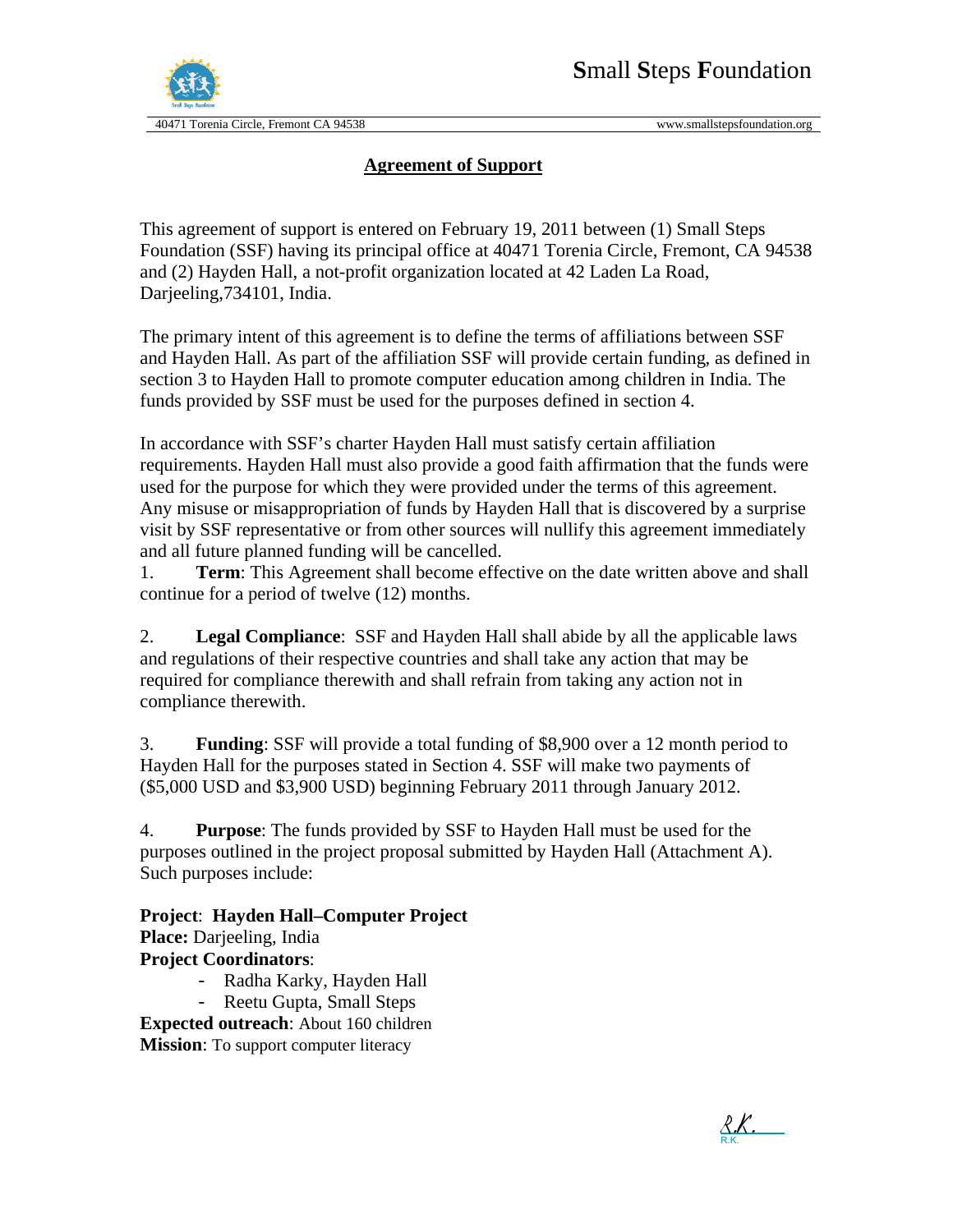

#### **Activity:**

- Computer knowledge is one way of assuring that these children have a better future, one skill which will not only help them build their future but provide them with confidence to face the world.
- The computers in Hayden Hall would give them the opportunity to work on the computers.
	- a. 160 students total
	- b. 60 children would get intensive computer education focused more on their school work.

100 children would be introduced to the computer

- c. The final term result in December of the 60 students would evaluate the project.
- d. 100 students knowledge and skill on the computer would be tested at the end of December.
- e. Based on this evaluation the planned phase 2 would be implemented or changed.
- Funds provided by SSF will be used to buy omputers,printer,UPS,batteries and requirements to set up a Lan for Internet and pay salaries

In case Hayden Hallwould like to use funds for purposes other than those mentioned above, it must obtain approval in writing from SSF prior to spending any funds.

5. **Half yearly Summary**: Hayden Hall will provide a half-yearly summary, beginning with August 2011 for previous half year of how funds were used along with detailed progress reports on projects for which funding is provided. Failure to provide such summary may adversely affect the future funding to Hayden Hall under this agreement.

6. **Confirmations**: Hayden Hall confirms that:

(a) Hayden Hall is not affiliated with any religious or political organization and do not allocate our resources based on religious, political, gender or caste classification

(b) Hayden Hall is not controlled by or operated for the benefit of a separate organization

(c) The assets of Hayden Hall will not be used for the private benefit of individuals running the organization. Adequate compensation for such individuals' efforts is allowed

(d) Hayden Hall will maintain proper accounting records and will provide all accounting information requested by SSF.

(e) The person signing this agreement on behalf of Hayden Hall is properly authorized to execute this agreement on behalf of Hayden Hall.

This agreement summarizes all communications, past or present, verbal or in any other form, and this is the final terms of agreement between SSF and Hayden Hall. Any modification to the terms of this agreement must by made in writing by appropriate representatives from both parties.

R.K. [R.K.](https://secure.echosign.com/verifier?tx=262VCB5F6FXF5H)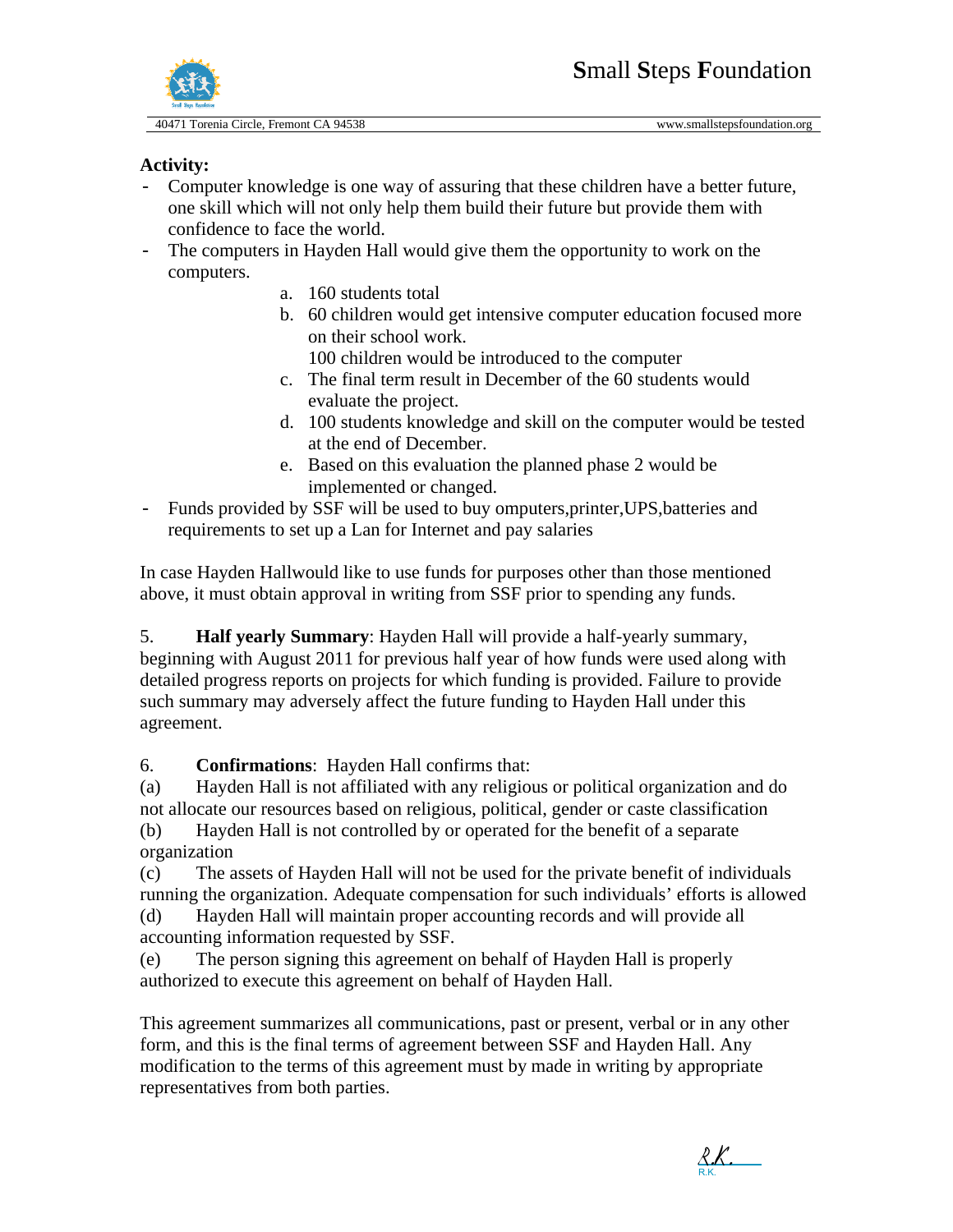

| For Small Steps Foundation           | For Hayden Hall (India)         |
|--------------------------------------|---------------------------------|
| $_{\rm{By:}}$ Small Steps Foundation | By: $\frac{1}{\sqrt{2\pi}}$     |
| Name: Tanuja Singh                   | $N$ <sub>ame:</sub> Radha Karky |
| $_{\mathrm{Title}:}$ President       | Title: Administrator            |
| Date: Mar 15, 2011                   |                                 |
| Place: Fremont, CA, USA              | Place: Darjeeling               |
|                                      |                                 |

*FCRA:146980026 dated 30th Jan 1985*



| Title: |
|--------|
|        |
|        |
| Place: |
|        |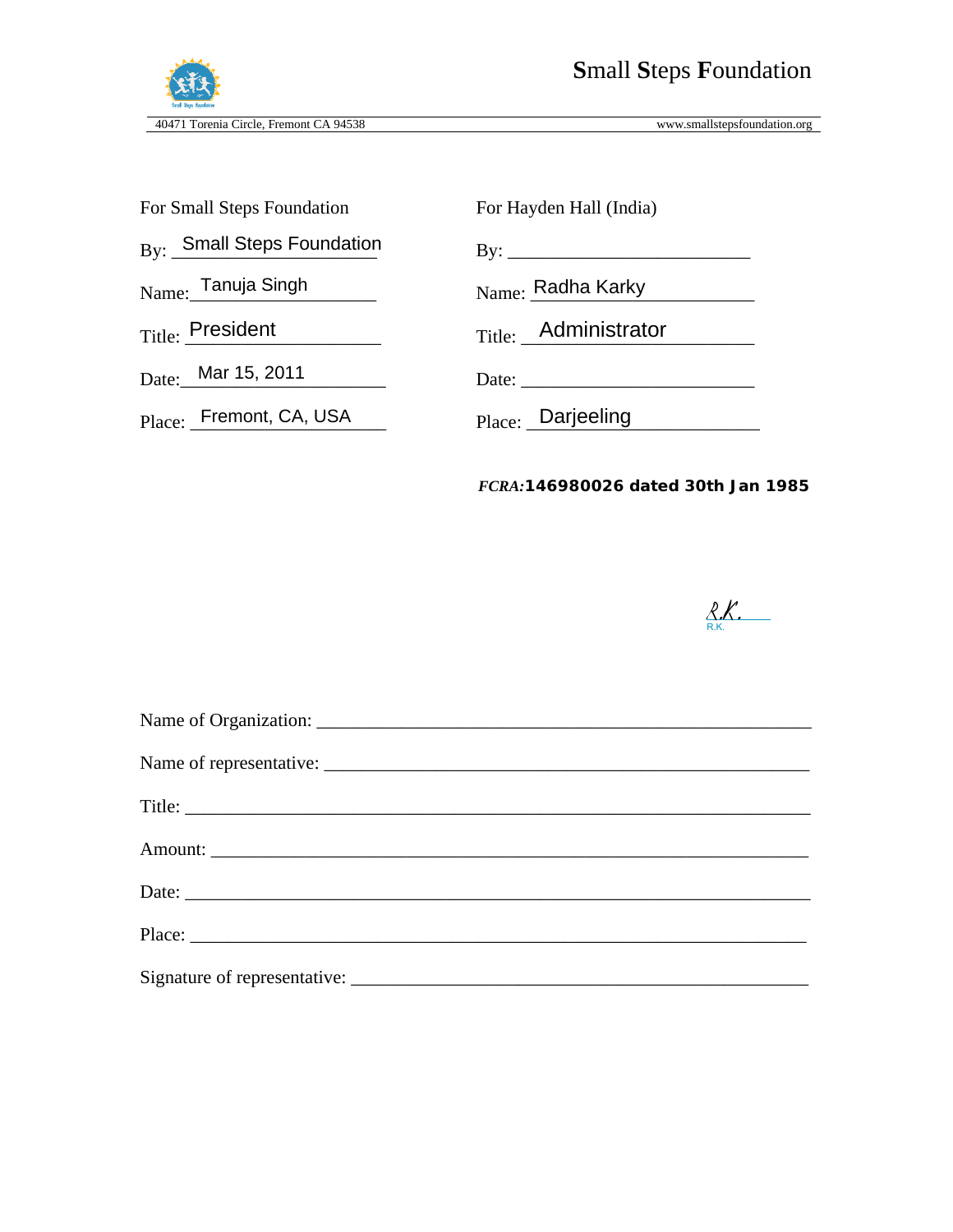

|                            | <b>Your Organization's Name</b>        |  |
|----------------------------|----------------------------------------|--|
| <b>Contact Person Name</b> | RADHA KARKY                            |  |
| $Logo$ (if available)      |                                        |  |
| <b>FCRA</b> Details:       | 146980026 dated $30^{th}$ January 1985 |  |
| Year of Establishment &    | 1968                                   |  |
| Years of operation         |                                        |  |
| Address                    | Hayden Hall, 42 Laden La Road,         |  |
|                            | Darjeeling, 734101 INDIA               |  |
| Phone(s)                   | 0354 2253228/0354 2253166              |  |
| Fax                        |                                        |  |
| Email                      | radhakarky@gmail.com                   |  |

### **APPENDIX A PROJECT PROPOSAL**

#### A. ORGANISATION DETAILS

1. Hayden Hall is the oldest and the largest NGO servicing the hills of Darjeeling,West Bengal. The organization is registered under the Societies Act with the Government of West Bengal. This gives permission to function as a Non Governmental Organisation (NGO) as specified in the memorandum of the association of Hayden Hall. The far sightedness of the founders is laudable as it has been mention in the memorandum of the association that the organization "will be open to persons of either sex and of whatever race, creed, caste or class, and no conditions shall be imposed as to religious belief or profession". The remotness of the area and the people being ethnically and culturally different from the rest of India has made this area neglected and underdeveloped. Hayden Hall began work in 1969 when landslide victims were aided by a housing project on land donated by the government.Fr. Burns(late),assisted by college students and teachers,rehabilitation work lead to Community Development and Social Welfare Centre called Hayden Hall. The bad health conditions and lack of awareness in all areas of life called for a need for Health Care Programme.The organization set out to provide food, housing, health care, education for the poor. The focus was woman and children as they were more venerable to the ills of the society. Excluded from major decision making self image and confidence was very low among the women. Furthermore women who are home makers always transferred what they had gained to their homes. Women are constantly made aware of and conscious of different issues that effect women. The organization has eight field workers who are women chosen from the women coming to Hayden Hall. These multipurpose workers are trained health workers and are in constant touch with the people coming to our programme and the community.

R.K. [R.K.](https://secure.echosign.com/verifier?tx=262VCB5F6FXF5H)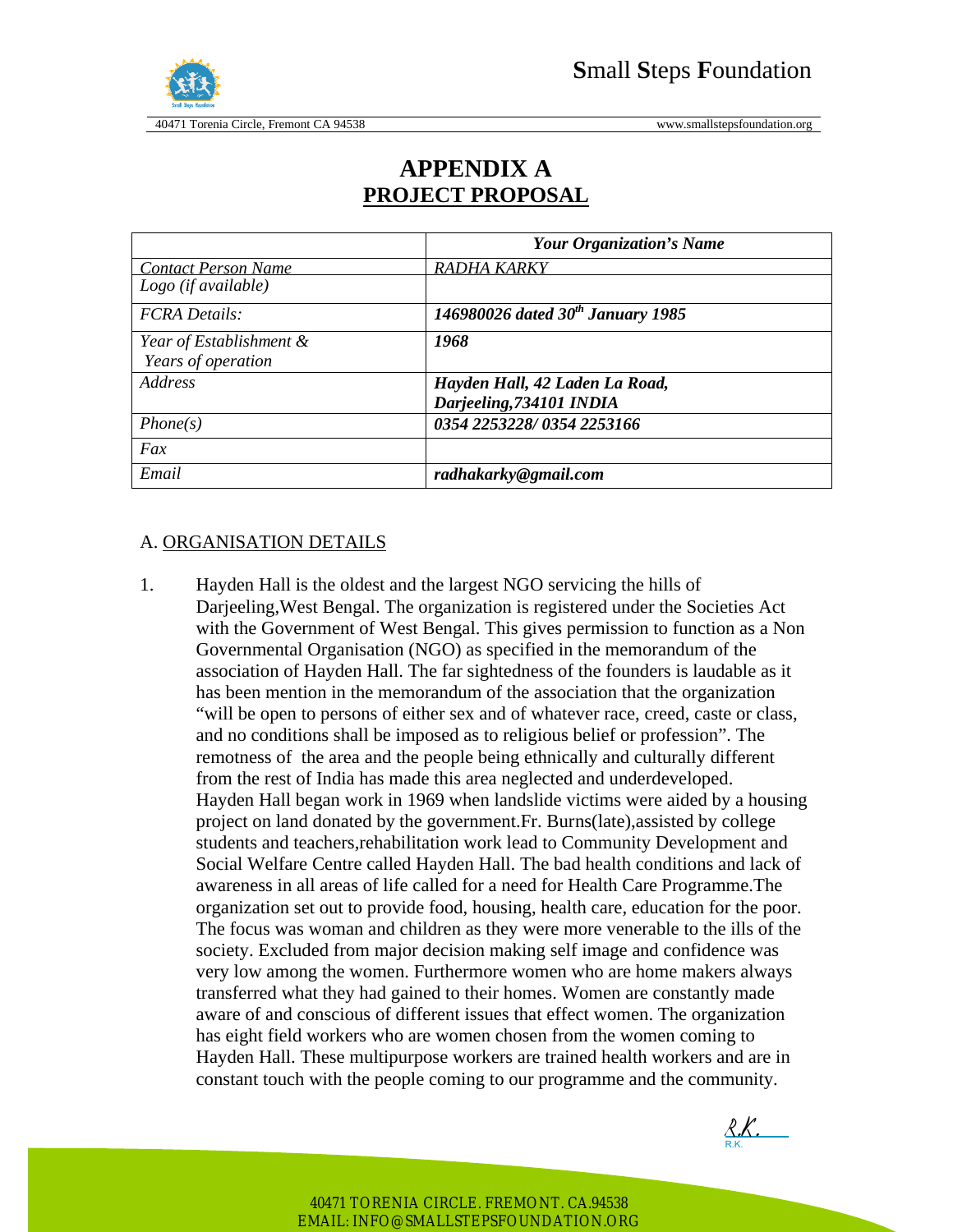

Now the organization has added other programmes such as savings programmes where women are encouraged to save and form groups so that they can access money for small businesses, education, house repairs etc. This also prevents them from borrowing from money lenders at high interest rates which makes them indebted to them for life.

- 2. To help develop and empower the poor with a thrust on women and children. The foundation of all our programmes is to work with women to define and solve the problems their children, families, and communities face by utilizing a variety of methods to ensure self-sufficiency.
- 3.a.The hill district of Darjeeling
- 3.b Integrated developmental approach that involves health care both preventative and curative, day care center for children of working women, education both formal and non formal for adults and children, income-generation, training, savings schemes with emphasis on self help group formation, food programme for expecting and lactating mothers, T.B.cases, aged and children and women who come to the center everyday.
- 3c. Children from the time of conceivement to 3 years (the weight of these children are monitored every month.) Above 3 years to 18 years in the educational progamme. Any poor women above the age of 18 years to be participants in the other Programmes run by Hayden Hall.
- 4 That our self-help approach to relief,recovery and ongoing development improves the lives of the people we service.
- 5. Internal departmental evaluation system exists for each department. Eg. Health Care Department would have the % of children vaccinated ,on safe weight, on risk

etc The Educational Department's evaluation is based on the children's performance in school. End of the year all the departments present and share their evaluation with all the staff. This evaluation is also the basis of the planning of the following year.

 The organization is at a transition period. The founding Director expired and has been replaced by a new Director. A major period for the past two years has been spent on re-structuring of Hayden Hall. This has been a drawback for the programmes at present but the overall effect of the re-structuring will definitely have its outcome in the years to come.

As mentioned before this has tremendously affected the work. Comparing the work

performance of the past two years the overall performance has been negative.

R.K. [R.K.](https://secure.echosign.com/verifier?tx=262VCB5F6FXF5H)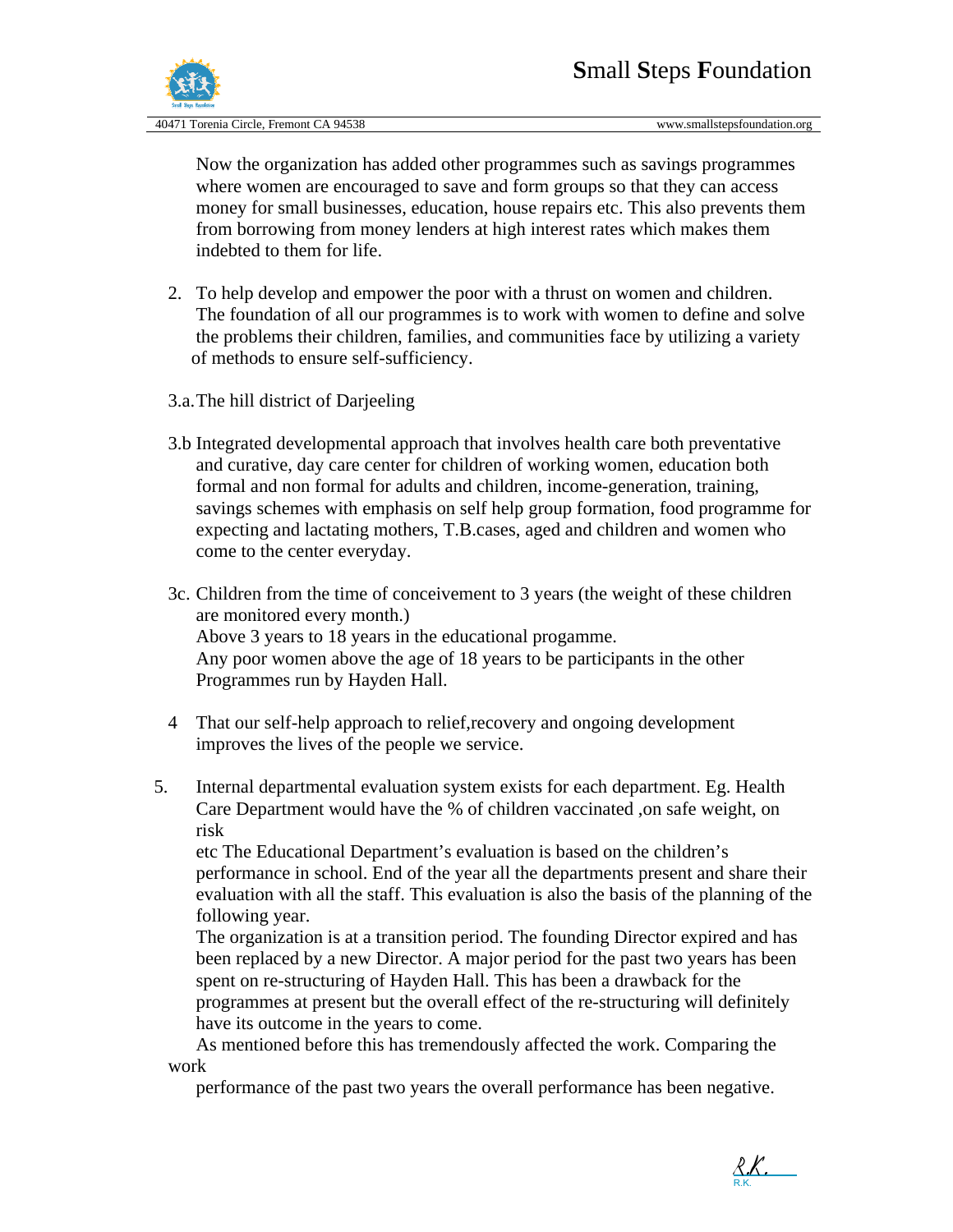

6. The organization is under the Jesuits of Darjeeling. The Governing Board consists 18 member.2/3 Jesuits,1/3 lay people. The Managing Committee consists of 10 Members.

#### THE ORGANISATION CHART

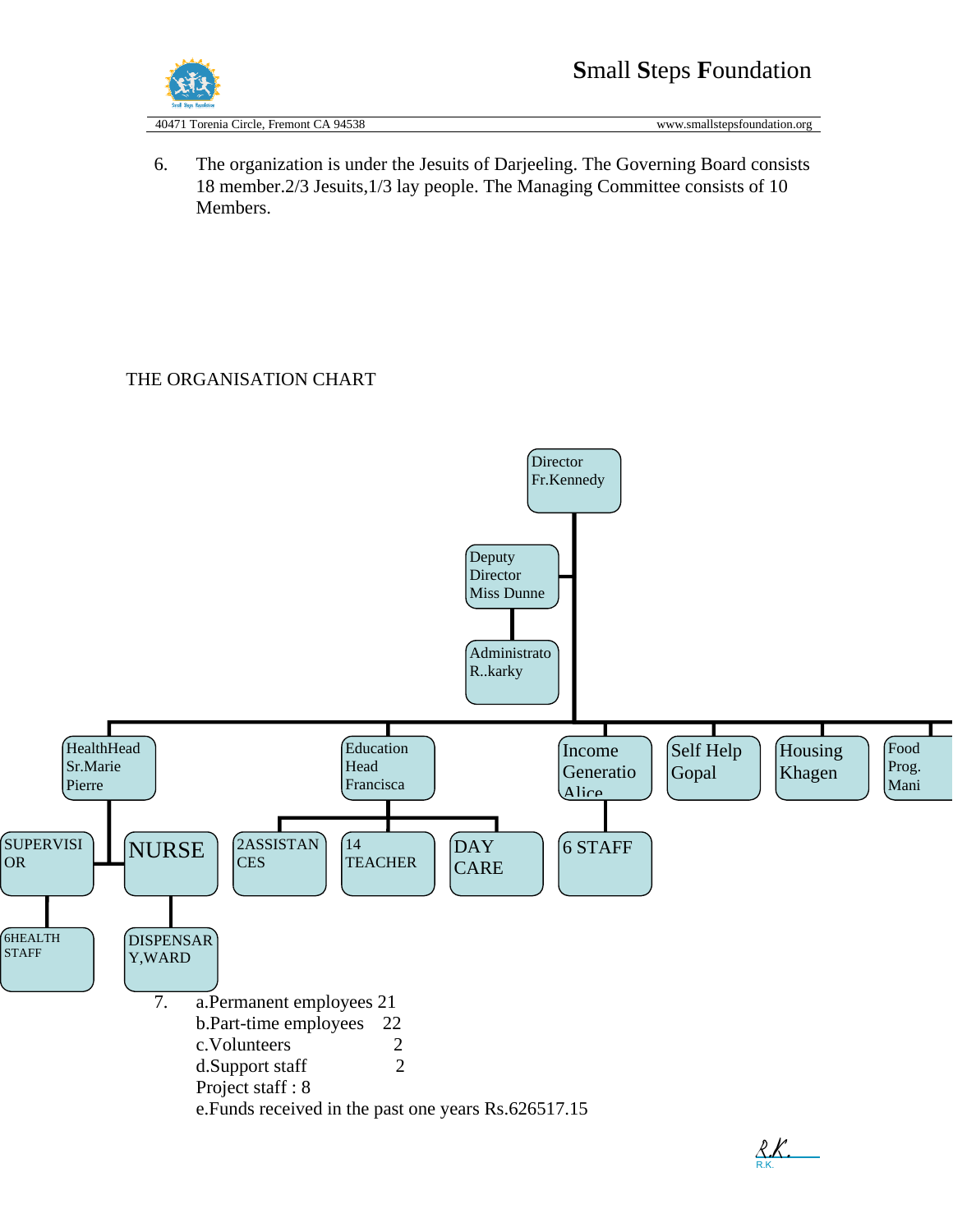

f. Funds spent Rs.6098654.61

Provide82% on Programs/Projects and 6 % spent on administration g.We are programme oriented the development work carries on the people and the area of work changes.

h.Children supported in 2009- 1050 children

Since inception an average of 2000 children are cared for every year

i.More girls than boys as girls and women are given priority by our programmes.

- 7. Education focus
	- a. 2% of annual spent (from the trust fund) 2 schools in the village supported by

 Hayden Hall, Project Helping Hand (for children that are vulnerable at home)

and the food input given to children are not included in this 2%

b.

 $\mathbf{F}$   $\mathbf{F}$ 

c. Average 350 children are supported by Hayden Hall

d. 17 teachers /volunteers 36% (not including 6 teachers in the 2 schools in the villages)

#### B. Financial Information for the Organization

- 1. Fr.E.P.Burns the founding director was responsible for raising funds for the organization. His personal contact through visits to Canada, his place of birth, and through his letters to his donors.
- 2. A corpus fund has been established to support the organization. The present Director and the Deputy Director will be responsible for raising funds for the organization.

3. The raised funds sometimes have to used according to the wish of the donor.

|              | <b>Funds</b> |            |  |
|--------------|--------------|------------|--|
| In Rs.       | Actual       | Projected  |  |
| Funds raised | 626517.15    | 2000000.00 |  |
| Income       | 90582.56     | 200000.00  |  |
| earned       |              |            |  |
| Total        | 717099.71    | 2200000.00 |  |

| In Rupees        | Actual | Projected2010-2011        |  |
|------------------|--------|---------------------------|--|
| Marketing & Fund |        |                           |  |
| raising          |        |                           |  |
| Overhead         | 224003 | 775000                    |  |
| <b>Salaries</b>  | 377902 | Included in the operating |  |
|                  |        | expenses with programmes  |  |
| Payments to      | 135142 | 410000                    |  |

R.K. [R.K.](https://secure.echosign.com/verifier?tx=262VCB5F6FXF5H)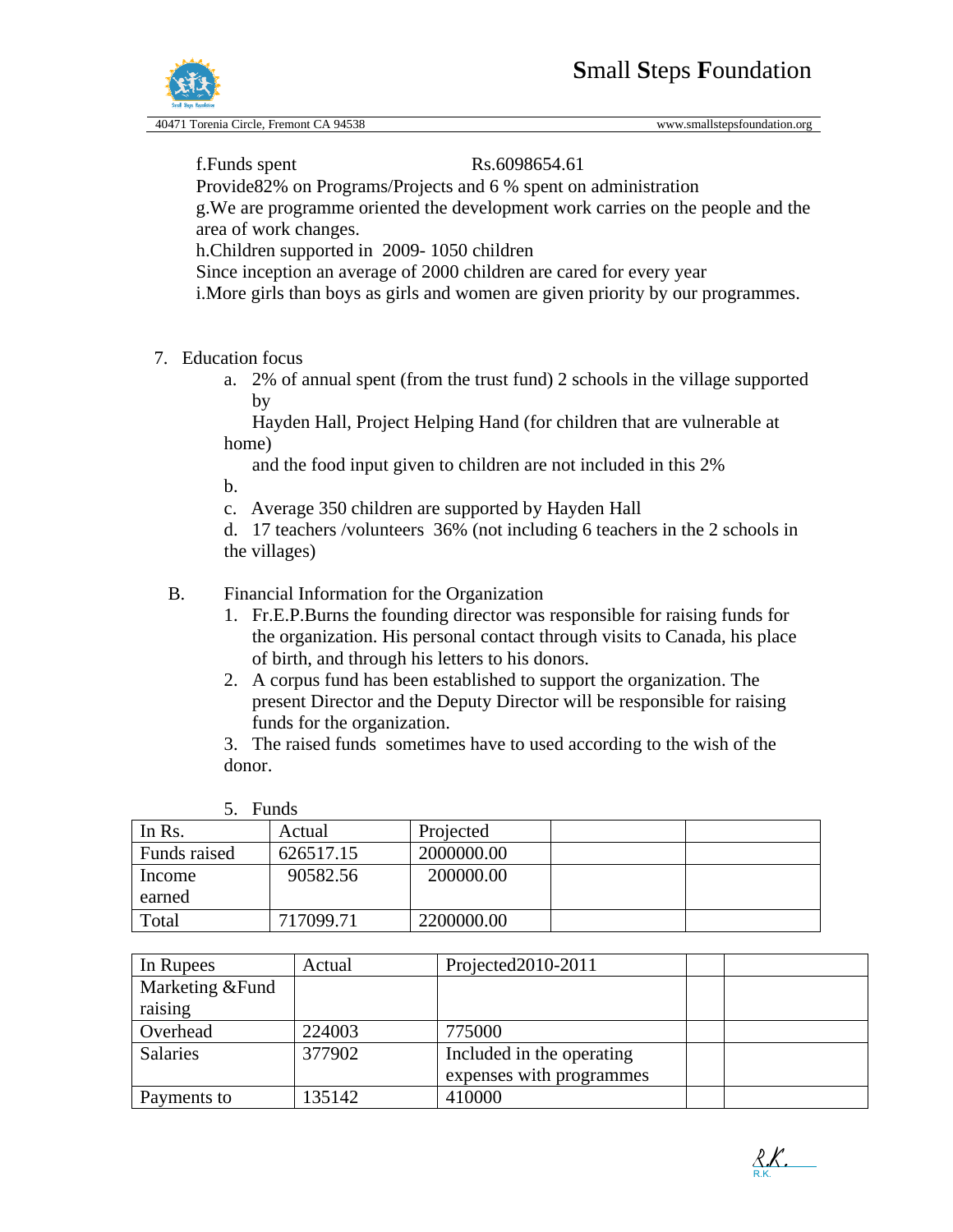

| 339630  | 600000  |  |
|---------|---------|--|
|         |         |  |
| 4856593 | 3748000 |  |
|         |         |  |
| 165380  | 350000  |  |
|         |         |  |
|         |         |  |
| 6098650 | 5883000 |  |
|         |         |  |
|         |         |  |
|         |         |  |

#### PROJECT DETAILS

- 1. Radha Karky (Administrator)
- 2. Hayden Hall works with people living below the poverty line. The school children serviced by us all go to Government run schools where they have to pay minimum fees. There are almost 60 to 70 children in one class room. It is not feasible for the teachers in these schools to give individual attention to the students.

Secondly these children come from homes where the parents are semi literate or illiterate. Both the parents have to work to sustain the family. They are not present to supervise their studies. They live in one room homes where the bed services as the study table, couch, for playing, bed etc.To provide the basic infrastructure to study and to help them with their school work Hayden Hall has organized an after school studies programme. The children come to Hayden Hall from 2.30 pm after school and stay here till 5.30 pm. We have teachers to help them with their school work and we also provide a small meal. Students from class VI onwards have computer education in their school. Computer education is almost only theory as the schools they go to have very few computers and they do not get any opportunity for hands on experience. The first term examination,60 student sat for computer examination 50% failed and the rest passed with very low marks.

Computer knowledge is one way of assuring that these children have a better future, one skill which will not only help them build their future but provide them with confidence to face the world.

The computers in Hayden Hall would give them the opportunity to work on the computers.

f. 160 students

R.K. [R.K.](https://secure.echosign.com/verifier?tx=262VCB5F6FXF5H)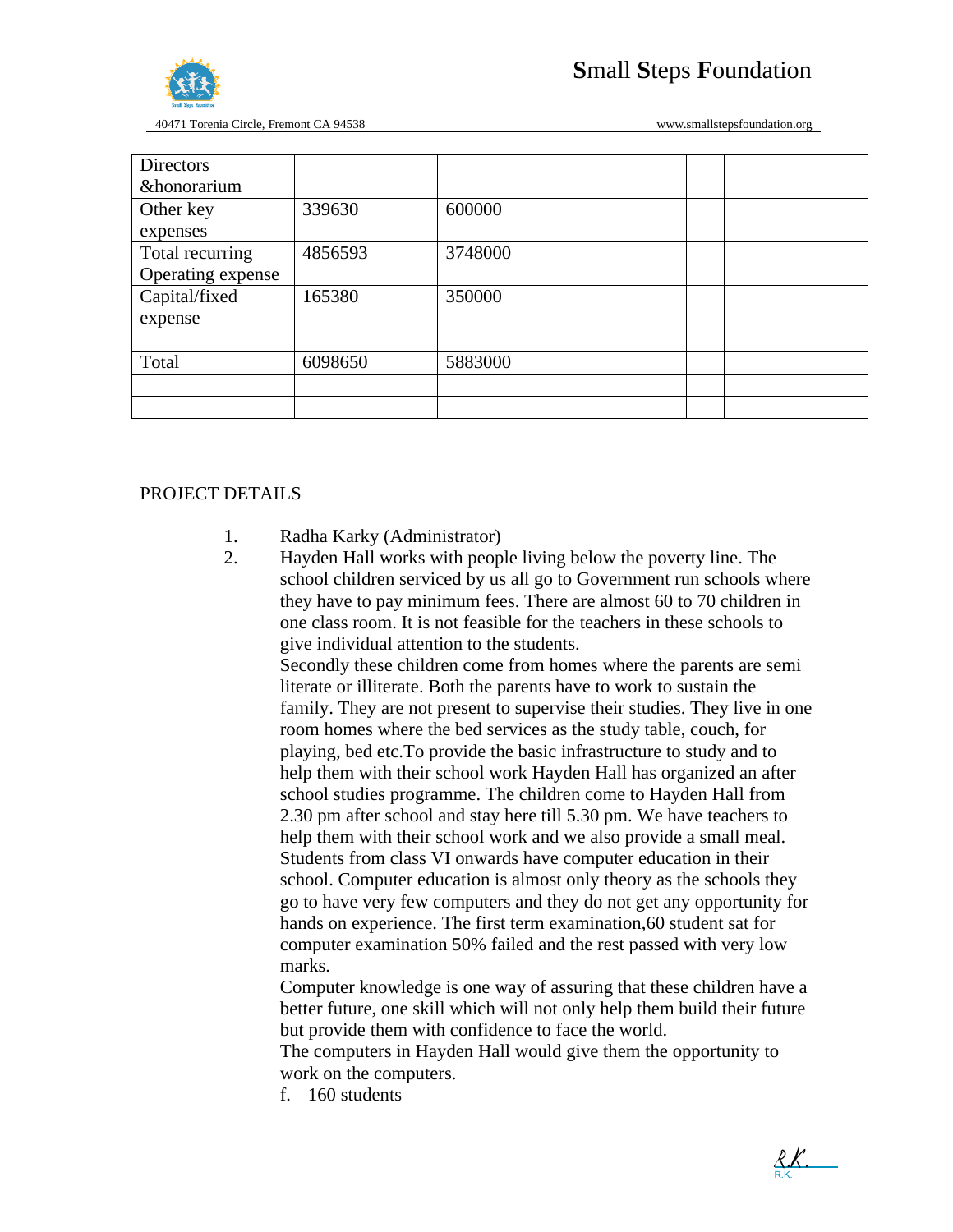## **S**mall **S**teps **F**oundation



40471 Torenia Circle, Fremont CA 94538 www.smallstepsfoundation.org

g. 60 children would get intensive computer education focused more

the

the

#### 5 PROJECT TIMETABLE

|         | Description                                     | Start dt.to completion dt. |
|---------|-------------------------------------------------|----------------------------|
| PHASE 1 | Training in IT education                        | 1 month                    |
| PHASE 2 | Training in soft ware<br>package & office tools | 3 months                   |
| PHASE 3 | Training in programing                          | 6 months                   |
|         |                                                 |                            |

6 .Budget:

#### RESOURCE BUDGET

| Particular                                                                           | Detail                                                                                                                                        | Total     |
|--------------------------------------------------------------------------------------|-----------------------------------------------------------------------------------------------------------------------------------------------|-----------|
| Personnel: 2 part time<br>teachers                                                   | Rs.3000 per teacher per mth<br>Rs.6000 X 12 mths                                                                                              | 72000.00  |
| 10 compters (intel core 2 duo<br>2.93 GHz)Intel DG41RQI<br>motherboard, 1GBDDR 2 ram | With dvd writer, TFT<br>monitor, Samsung Tvs champ<br>key board, optical<br>mouse, speaker etc.<br>Rs.23200.00<br>$+4\% \text{vat}(Rs.24128)$ | 241280.00 |

[R.K.](https://secure.echosign.com/verifier?tx=262VCB5F6FXF5H)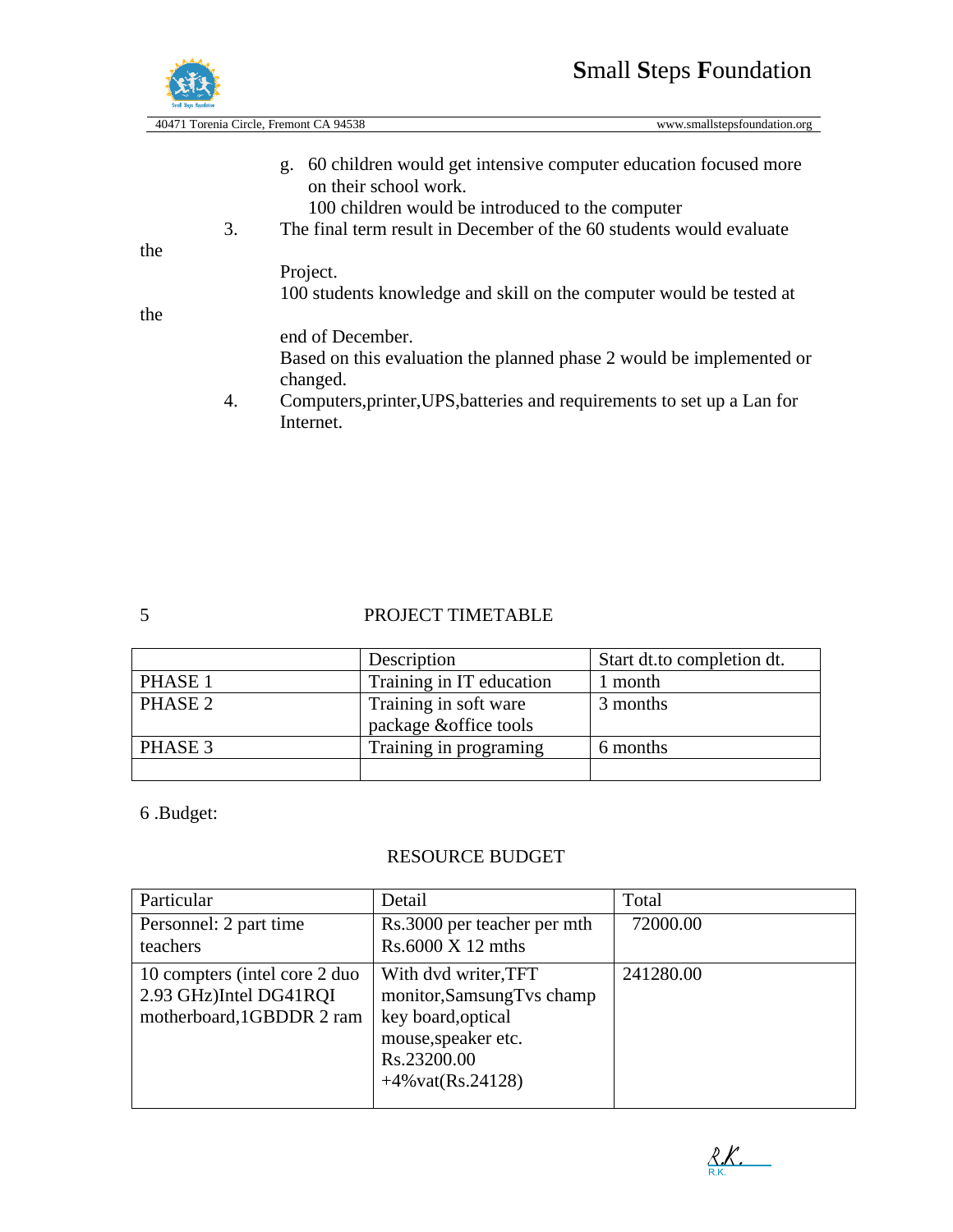

| 2 Elnova 2 KVA UPS              | $11300+4\%$ vat $4\%$ (Rs.11752) | 23504.00  |  |
|---------------------------------|----------------------------------|-----------|--|
| 4 75AH Exide Battery            | $13400+12.5\%$ vat(Rs.15075)     | 30150.00  |  |
| 1 Laser Jet printer D1007       | $Rs.11500+4\%$ vat $(Rs.11960)$  | 11960.00  |  |
| For Lan, port, switch, cable    | Rs.3500                          | 3500.00   |  |
| <b>BSNL</b> internet connection | Rs.7000 per year for 4 gb per    | 7000.00   |  |
|                                 | month free                       |           |  |
| Misc:ink, paper etc             | Rs.1000 per month                | 12000.00  |  |
|                                 |                                  |           |  |
|                                 | <b>TOTAL COST</b>                | 401394.00 |  |
|                                 |                                  |           |  |
|                                 |                                  |           |  |



- 8. a. Monthly evaluation of the progress of the Students by the Computer Teachers. To evaluate the progress a test would be given to the student on the topics covered.
	- b. Mid term evaluation will take place in December changes required will be done at this point. Final evaluation at the end of one year. All the evaluations will involve the teachers and the students. The students will evaluate the teachers by the result of their tests.

R.K. [R.K.](https://secure.echosign.com/verifier?tx=262VCB5F6FXF5H)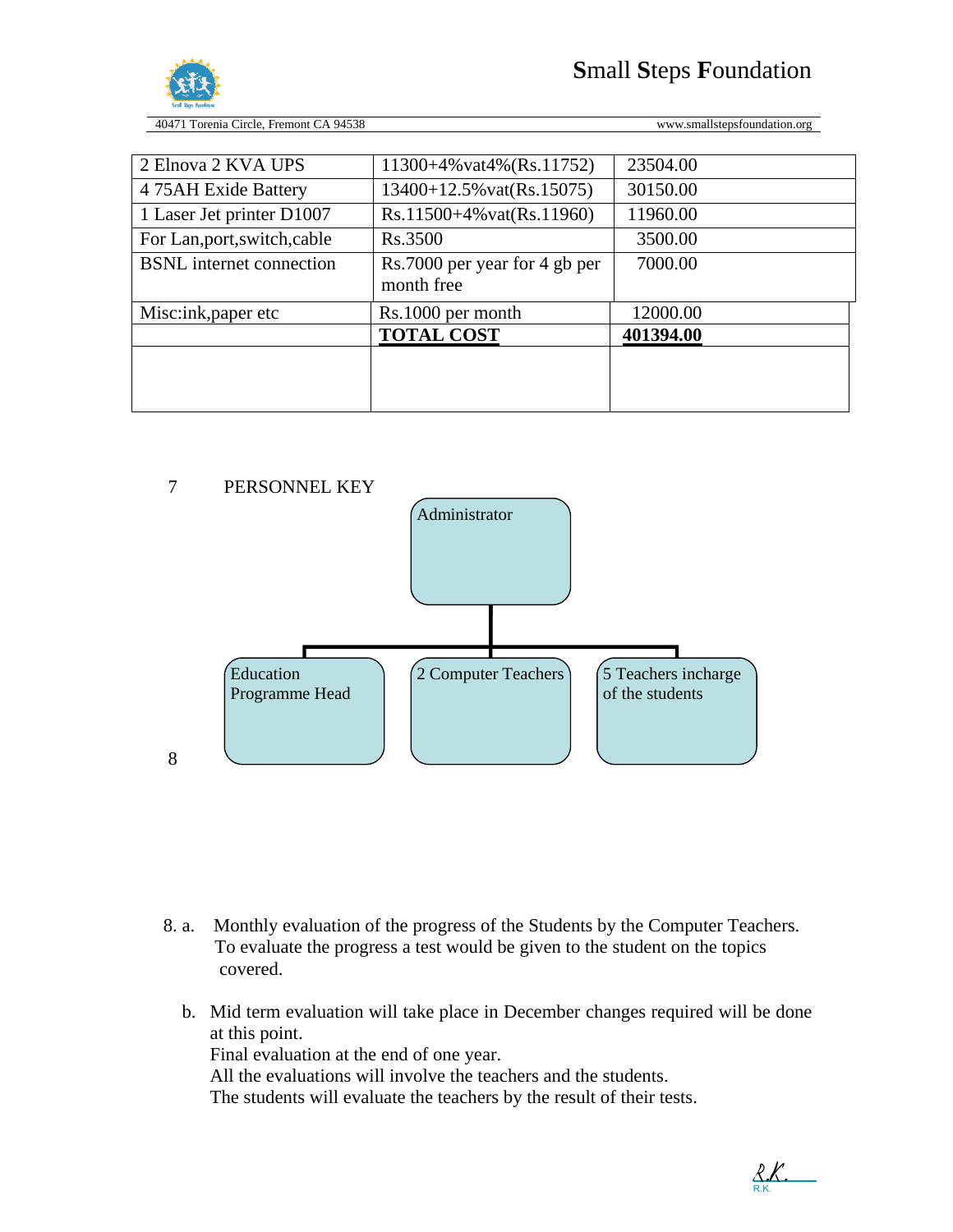

of

c. The project's evaluation will be based on the knowledge and teaching technique

the Teachers, performance and knowledge of the students, infrastructure etc.

d. The result will help us to plan for the coming year. What would the syllabus be,the

 number of students to access the programme, number of teachers required, could

 the computers be used by others other than just the students coming to Hayden Hall

especially school drop-out girls and women.

Where and how could we generate funds to carry on the project? Etc

9. We hope this project will be funded by Small Steps Foundation. To sustain the Programme we would have to look for local funds as well as funds from abroad

 As an extra information to Small Step Foundation I would like to mention that we have already begun the computer programme with one computer, which was bought with funds saved by women whose children are in the study programme. The teacher is now concentration on theory that is being taught in the schools of the children. The children get two hours class per week.

 $f_{\text{max}} = f$ 

[Radha Karky](https://secure.echosign.com/verifier?tx=262VCB5F6FXF5H)<br><sup>Radha Karky (Mar 16, 2011</sup>)